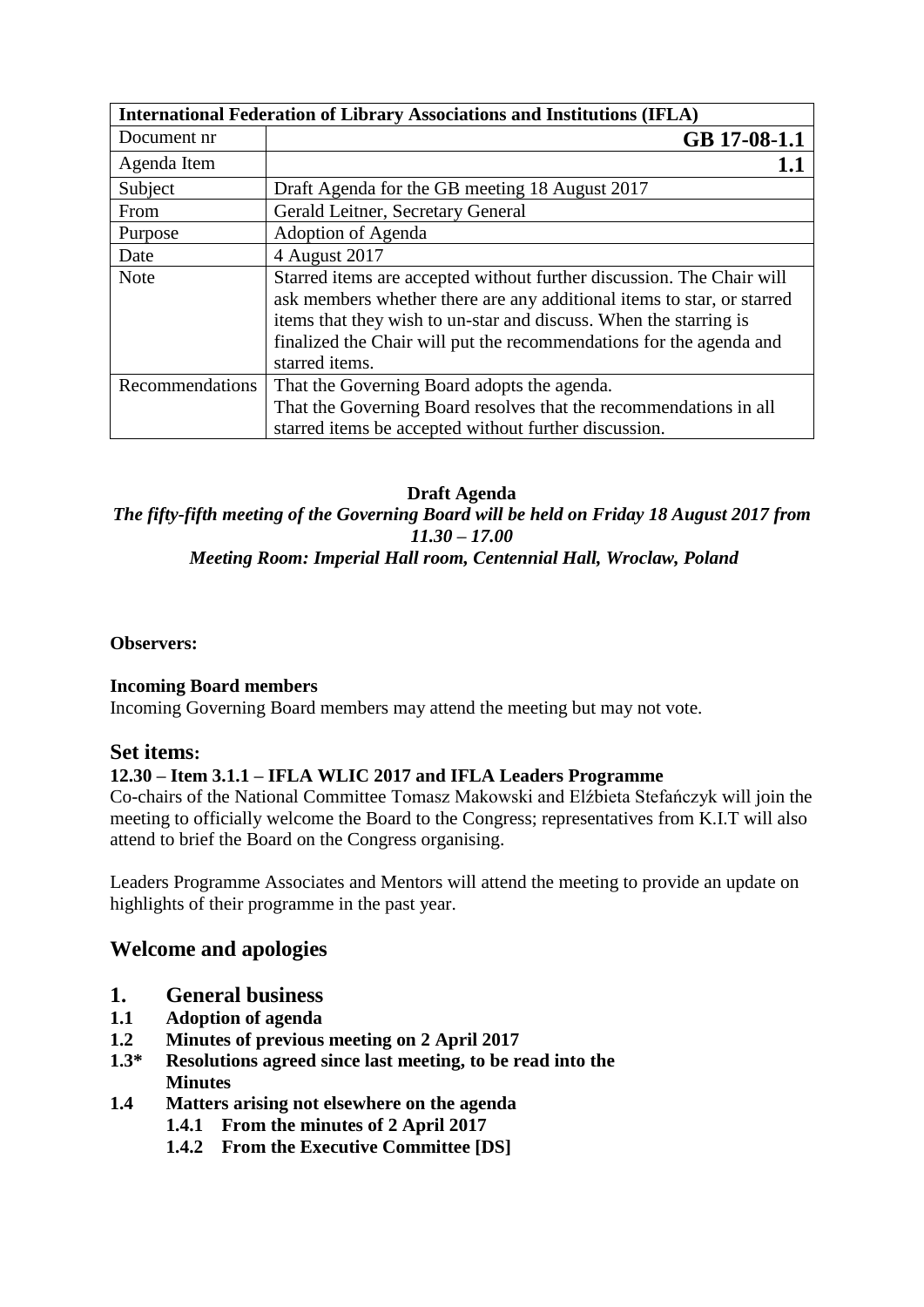# **2. Strategic matters**

### **2.1 Advocacy**

- **2.1.1\* Overview of advocacy activities since last meeting[MPA]**
- **2.1.2 President's programme**
- **2.1.3 President-elect's programme**
- **2.1.4 Governing Board members reports**
- **2.2 Strategic partnerships**
	- **2.2.1\* Overview of Strategic Partners activities since last meeting [SG]**
- **2.3 Policy and Standards** 
	- **2.3.1 Policy Development [MPA]**
	- **2.3.2 Draft Statement on Digital Literacy**
	- **2.3.3 Publication of IFLA Standards as Linked Data [PSO]**
- **2.4 Planning**
	- **2.4.1 Strategic Direction 1 Libraries in Society [MA]**
	- **2.4.2 Strategic Direction 2 Information and Knowledge [VO]**
	- **2.4.3 Strategic Direction 3 Cultural Heritage [RT]**
	- **2.4.4 Strategic Direction 4 Capacity Building [LGF]**
	- **2.4.5 IFLA Key Initiatives and Matrix**
	- **2.4.6 Legacy Activities**
	- **2.4.6.1 Legacy SIGL overview**
	- **2.4.6.1.1 SIGL Board December 2016**
	- **2.4.6.1.2 SIGL Board February 2017**
	- **2.4.6.2 Vision Project [SG]**
	- **2.4.6.3 Library Map of the World [MMS]**

**2.4.6.4 Development & Access to Information (DA2I) report [MPA]**

**2.4.6.5 Membership Survey [MMS]**

- **3. Professional matters**
- **3.1 Congresses** 
	- **3.1.1 WLIC 2019 Final Report Stage 3 [M-CTiC]**
	- **3.1.2 WLIC 2018 Kuala Lumpur progress report [MCB]**
	- **3.1.3 WLIC 2020 Selection Process**
	- **3.1.4 WLIC 2017 Update [MCB]**
	- **3.1.5\* WLIC 2017 Governing Board commitments [MCB]**
	- **3.1.6 Other business from CAC [M-CTiC]**
- **3.2 Professional programme matters [M-CTiC]**
	- **3.2.1 Professional programme report**
	- **3.2.2 Professional committee report on items not elsewhere on the agenda**
- **3.3 \*Advisory Committee Reports** 
	- **3.3.1 CLM**
	- **3.3.2 FAIFE**
	- **3.3.3 ALP**
	- **3.3.4 Committee on Standards**